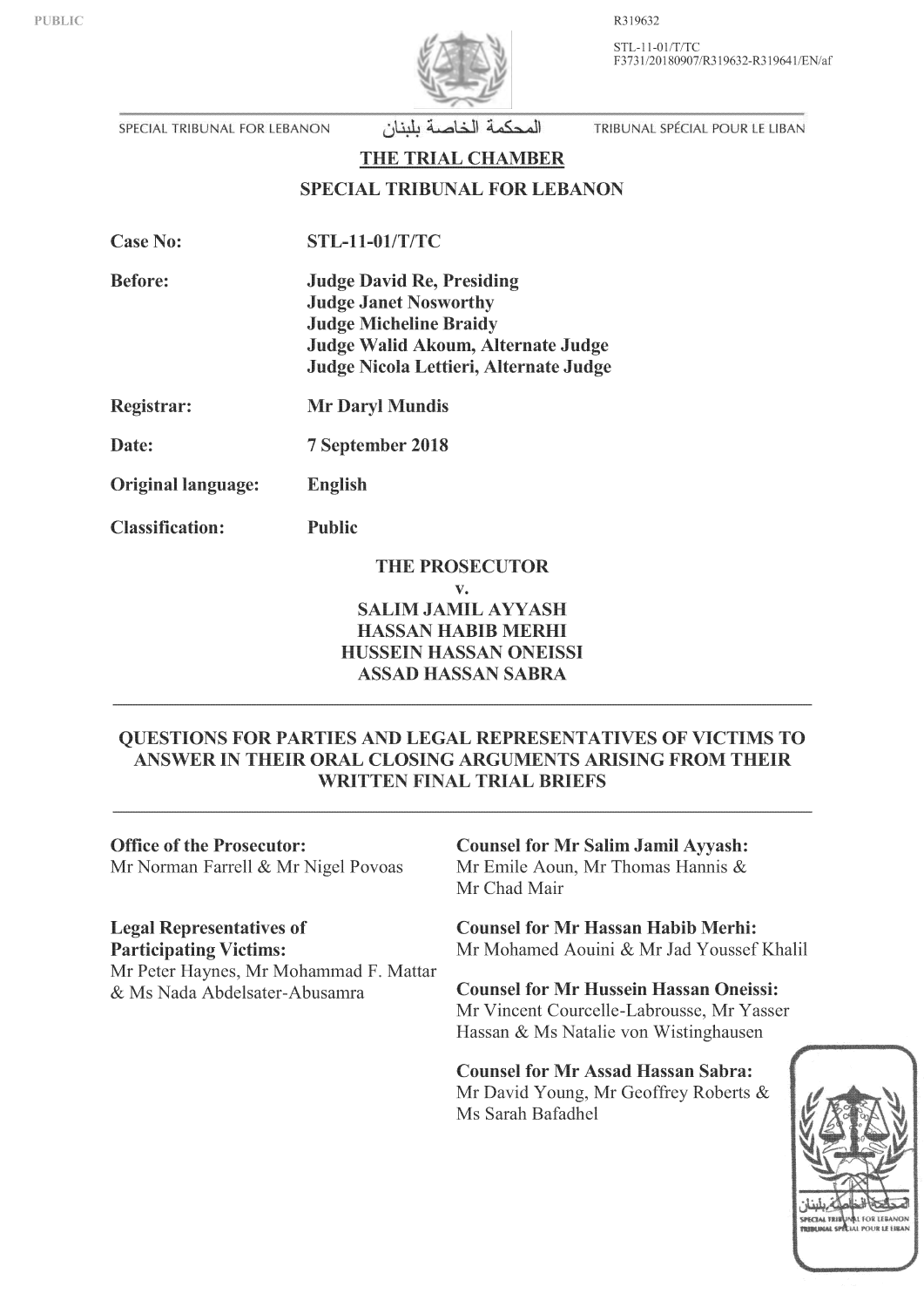1. The Prosecution, the Legal Representatives of Victims, and counsel acting for the four Accused filed their written final trial briefs, respectively on 16 July and 13 August  $2018$ . The Trial Chamber will hear their oral closing arguments between Tuesday 11 September and Friday 21 September.

2. The Trial Chamber has carefully examined the briefs and directs the Parties and the Legal Representatives of Victims to address the following questions in their oral closing arguments. The questions refer to the relevant paragraph in the respective brief.

#### *Prosecution*

3. The amended consolidated indictment, at paragraphs 23, 27 and 28, alleges that Mr Hussein Hassan Oneissi was 'Mohammed', while the Prosecution brief states, at paragraph 518, that the Trial Chamber 'does not need to establish the precise identity' of the 'Mohammed' who lured Mr Ahmed Abu Adass away from his home (see also paragraph 730 of the Prosecution brief which does not link Mr Oneissi with 'Mohammed'). Is the Prosecution conceding that it has not proved that Mr Oneissi was 'Mohammed'? And if so, what effect does this have on its case against Mr Oneissi?

4. In relation to paragraph 26 which states that the Trial Chamber need not find that the Accused 'were acting on behalf of or at the behest of any organisation, leader, state or entity',

<sup>&</sup>lt;sup>1</sup> STL-11-01/T/TC, Prosecutor v. Ayyash, Merhi, Oneissi and Sabra, F3712, The Legal Representative of Victims Final Trial Brief, With Annexes A and B, 16 July 2018 (confidential, with public annexes A and B); F3713, Final Trial Brief, 16 July 2018 (confidential, with confidential annexes A, B, C.l&C.2, D-G); F3718, Ayyash Defence Final Trial Brief, 13 August 2018 (confidential, with confidential annexes A-D); F3719, Mémoire final de la Défense de Hassan Habib Merhi, 13 August 2018 (confidential, with confidential annexes A-M); F3720, Sabra Defence Final Brief, 13 August 2018 (confidential, with confidential annexes A-D); F372l, Defence for Hussein Hassan Oneissi Final Trial Brief, 13 August 2018 (confidential, with confidential annex A). Redacted and corrected versions were subsequently filed. *See* F3712/PRV, *Public Redacted Version of* The Legal Representative of Victims Final Trial Brief, with Annexes A and B, 19 July 2018; F3713/COR, Corrected Version of the Prosecution Final Trial Brief, filed 16 July 2018, 27 July 2018 (confidential); F3713/A06/COR, Corrected Version of Annex F-Glossary, filed 16 July 2018, 27 July 2018 (confidential); F3713/COR/PRV, Redacted Corrected Version of the Prosecution Final Trial Brief, filed 16 July 2018 & filed corrected 27 July 2018, 7 August 2018; F3719/CRG/AOl, Annexe A (confidential), 5 September 2018; F3719/COR, Version corrigée de : Mémoire final de la Défense de Hassan Habib Merhi, 5 September 2018 (confidential); F3719/COR/PRV, Version publique et expurgée de la version corrigée de : Mémoire final de la Défense de Hassan Habib Merhi, 5 September 2018 (with public annexes B, E, F-M, and public redacted annexes A, C and D); F3718/PRV, *Public Redacted Version of* Ayyash Defence Final Trial Brief, 31 August 2018 (with public annexes A and D, and public redacted annexes B and C); F372l/COR, Corrected Version of 'Defence for Hussein Hassan Oneissi Final Trial Brief, 23 August 2018 (confidential); F372l/COR/AOl, Corrected Version of 'Annex A to Defence for Hussein Hassan Oneissi Final Trial Brief, 23 August 2018 (confidential); F3721/COR/PRV, Public Redacted Version of the "Corrected Version of 'Defence for Hussein Hassan Oneissi Final Trial Brief", filed on 13 August 2018 and corrected on 23 August 2018, 3 September 2018; F3721/COR/A01/PRV, Public Redacted Version of the "Corrected Version of 'Annex A to Defence for Hussein Hassan Oneissi Final Trial Brief", filed on 13 August 2018 and corrected on 23 August 2018, 3 September 2018.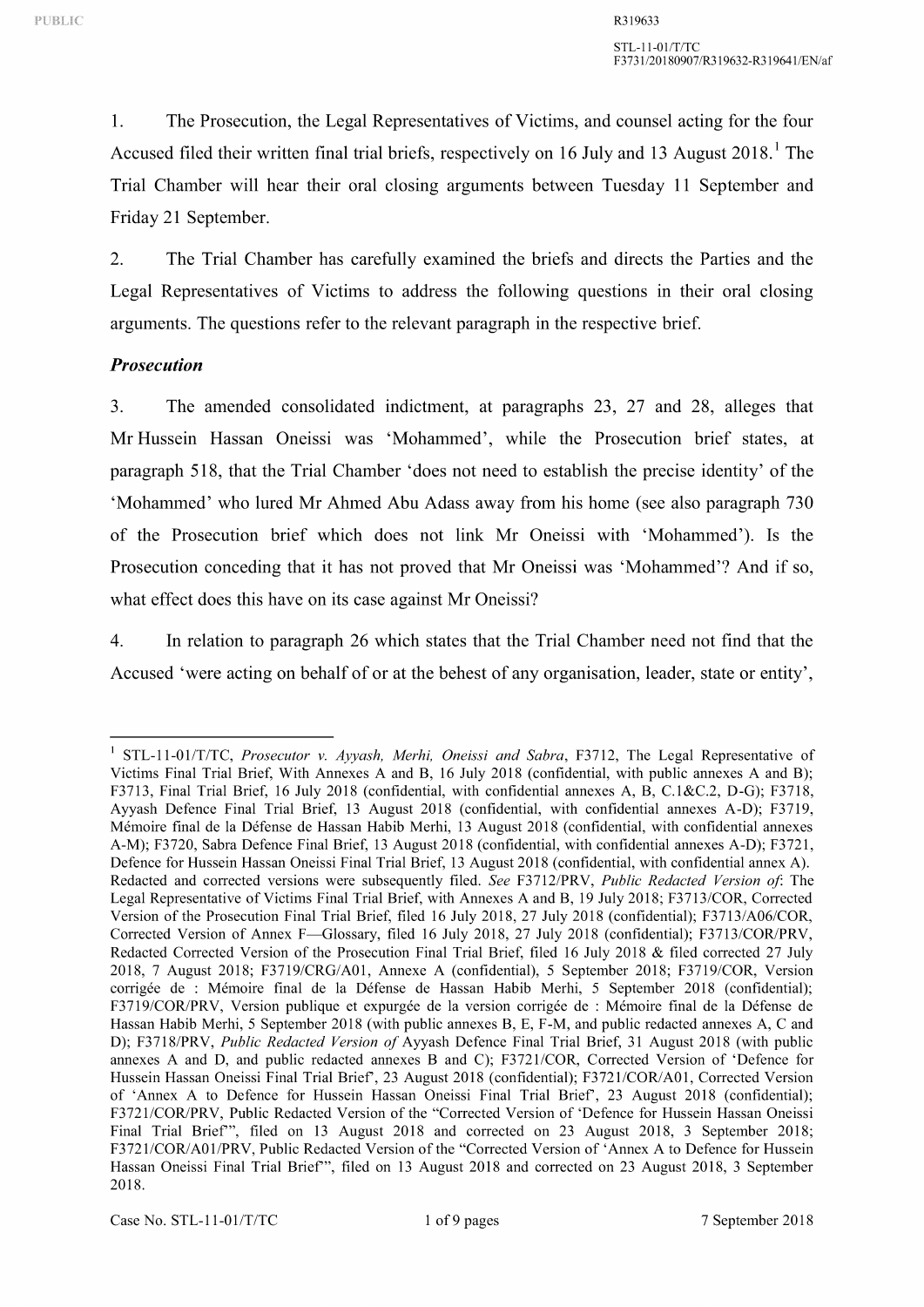is a finding on the Accused's non-personal motive essential for the Trial Chamber to enter any finding of guilt against any of the four Accused?

5. If the Trial Chamber were not satisfied beyond reasonable doubt of the guilt of Mr Oneissi and Mr Assad Hassan Sabra, what flow-on effect, if any, would there be in relation to Mr Hassan Habib Merhi's pleaded role, given that he is alleged to have coordinated their activities?

6. The amended consolidated indictment (paragraph 23) pleads that Mr Oneissi and Mr Sabra were responsible for locating an individual suitable for making the false claim of responsibility for the attack. If the Trial Chamber cannot be satisfied beyond reasonable doubt of their involvement in this, what effect would this have on their pleaded involvement (paragraphs 44, 64, 66, 68 and 70) on 14 February 2005 in relation to delivering the video and making calls to Reuters and Al-Jazeera?

7. In particular, in these circumstances, what is the evidence that could prove their knowledge of the attack on Mr Hariri before it occurred, given that the amended consolidated indictment (e.g. at paragraph 48(c)) pleads that they joined the pleaded conspiracy at the latest on 'the morning of 14 February 2005 prior to the attack'?

8. At paragraph 315 (2), the Prosecution suggests that seven mobiles attributed to Mr Salim Jamil Ayyash moved from his former residence in Haret Hreik to Hadath and that Mr Ayyash himself moved there. Counsel for Mr Ayyash, at paragraphs 494 and 498 of their brief, state that this is merely a suggestion. What is the Prosecution's response to this?

9. At paragraph 327, footnoted to the evidence of Mr Gary Platt (footnote 608), it is asserted that the users of the pleaded green, blue and yellow networks 'had prior knowledge of the meeting between HARIRI and NASRALLAH on the night of 21 December 2004 and of its location within Haret Hreik'. What evidence is there for this assertion?

10. The brief, at paragraphs 380, 383, 388, 393 and 625, and specifically at paragraph 387, states that the four mobile networks were controlled by the 'same entity'. What was this entity?

11. Is the Prosecution now alleging, as stated at paragraph 434 of the Sabra brief, that the Syrian President Mr Bashar Al-Assad, the then Syrian Military Intelligence Chief in Lebanon,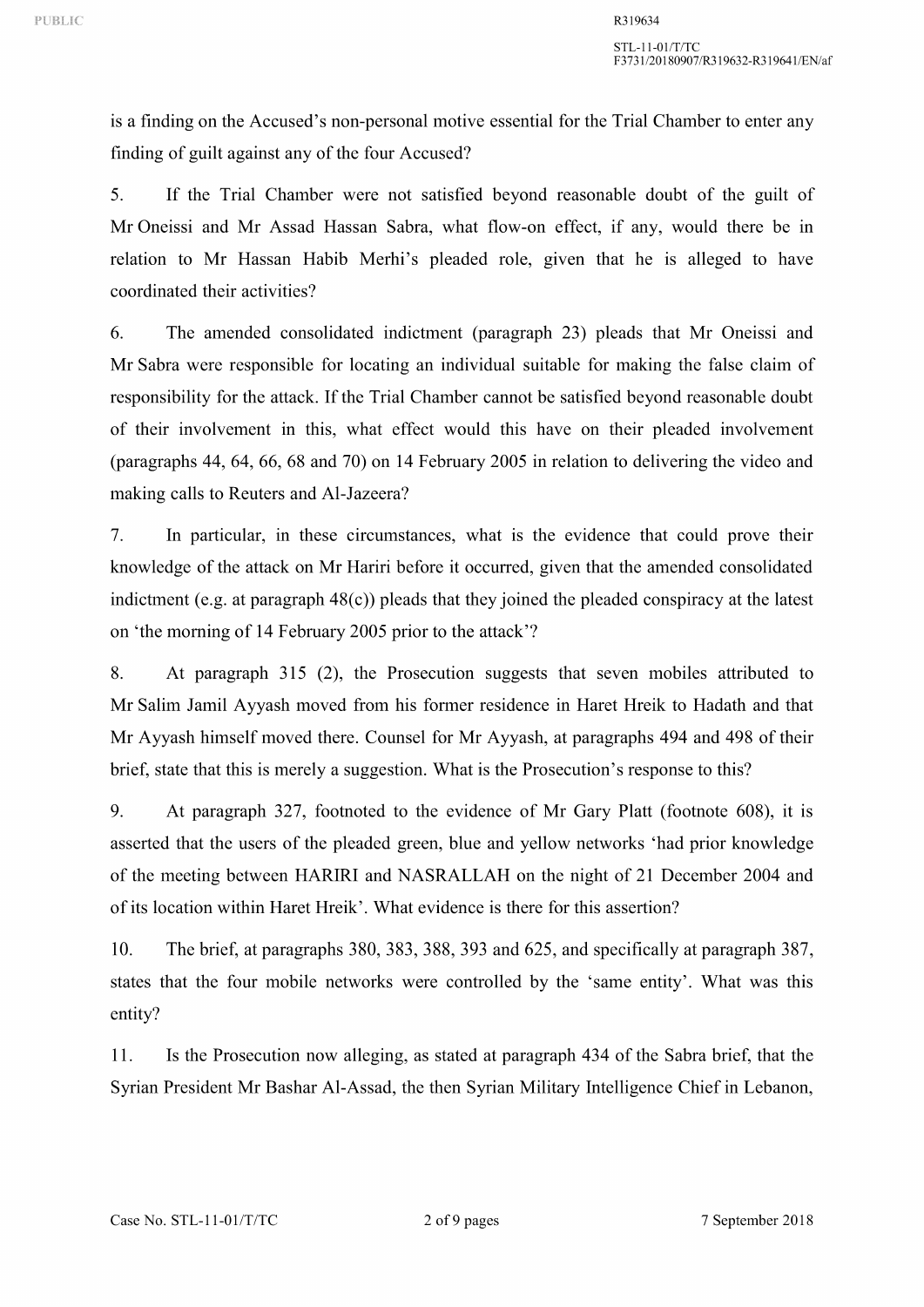Mr Rhustom Ghazaleh, and 'the head of the central unit for liaison and coordination in Hezbollah'.<sup>2</sup> Mr Wafik Safa, were co-conspirators in the plot to murder Mr Hariri?

12. Paragraph 552 of the Prosecution brief alleges that inactivity of the purple and associated purple mobiles for a period of 48 to 72 hours before 18 January 2005 is consistent with 'participation in the creation of the videotape of the false claim of responsibility'. Where is the evidence for this assertion? Further, it was not pleaded in the amended consolidated indictment or pre-trial brief. What legal consequences flow from this? And is this alleged to be a material fact?

13. Is there any evidence, apart from the hearsay attributed to the Secretary-General of Hezbollah, Mr Hassan Nasrallah, in the statement of the deceased witness Mr Wissam Al-Hassan (exhibit P2122) that the green network of three mobiles 'belonged to Hezbollah'? (see Prosecution brief at paragraph 325).

14. Identify the evidence supporting the assertion, in relation to 'East of Airport activity', referred to at paragraphs 837 to 841, that this area was 'potentially suitable' to 'undertake and conceal covert preparatory activity or equipment related to the conspiracy such as that required to prepare the VBIED' (i.e. vehicle borne improvised explosive device).

15. Further, this is pleaded in neither the amended consolidated indictment nor the Prosecution's pre-trial brief. What is the legal effect of this non-pleading? Is the Trial Chamber being invited to make a positive finding on this allegation? And if so, is it alleged to be a material fact that must have been pleaded?

16. At paragraphs 860 to 863, regarding the alleged trip of the blue mobile 742 on 18 and 19 January 2005 to Anjar, in Lebanon close to the Syrian border, this allegation is not pleaded in the amended consolidated indictment or the Prosecution's pre-trial brief. What is the legal effect of this non-pleading? Is the Trial Chamber invited to make a positive finding on this allegation? And if so, is it alleged to be a material fact that must be pleaded?

17. In relation to the findings of which the Trial Chamber must be satisfied beyond reasonable doubt before it could convict the Accused, does the Prosecution agree with the list set out in the Oneissi brief at paragraphs 664 to 665 relating to cell site analysis, and that Mr Oneissi was the *sole* user of mobile 095?

<sup>2</sup>*See* exhibit P2091.

Case No. STL-11-01/T/TC 3 of 9 pages 7 September 2018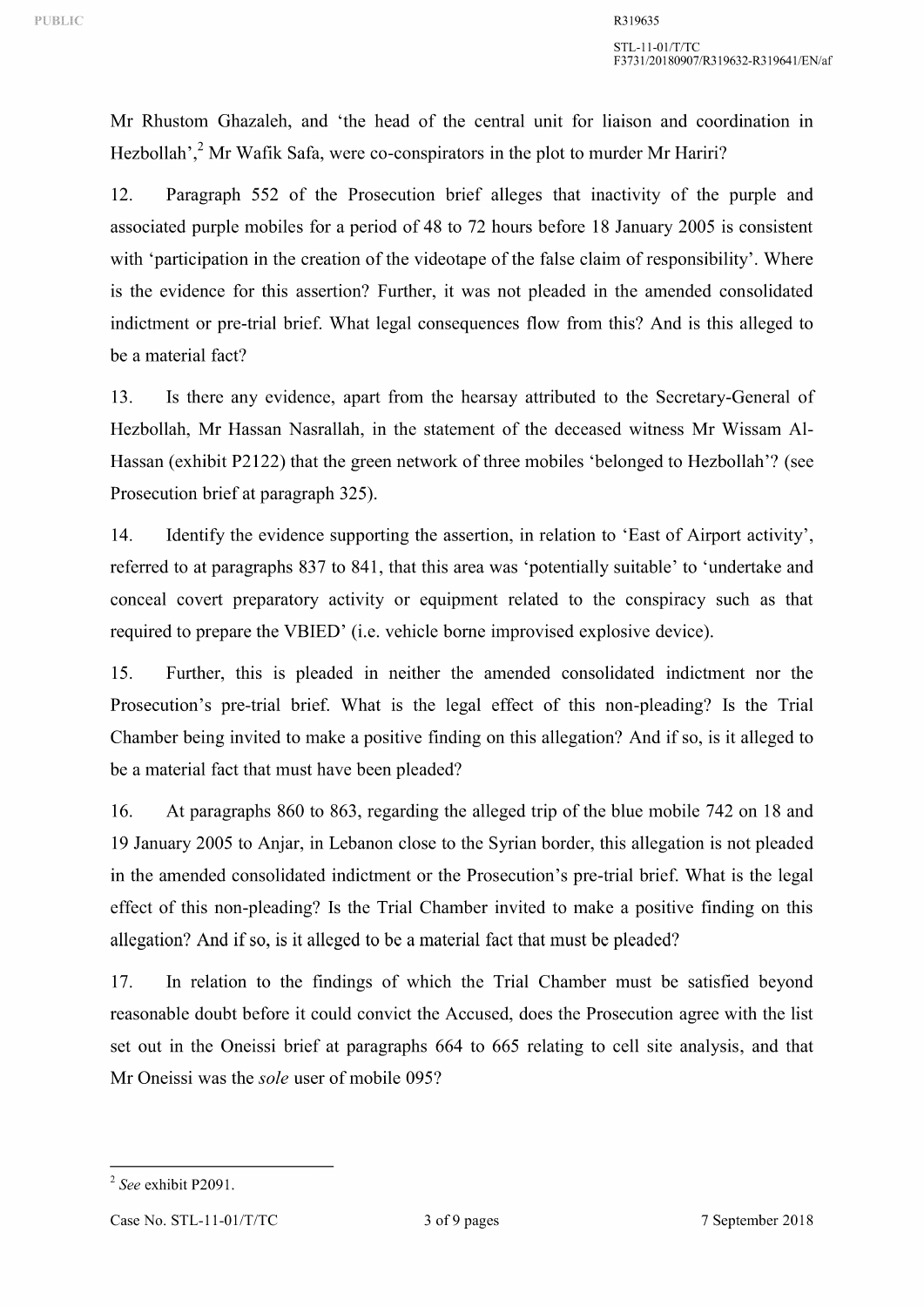18. Paragraph 1047 of the Prosecution brief refers to the abduction and 'presumed murder' of Mr Ahmed Abu Adass (see also the Sabra brief at paragraph 53). Is it intended to suggest that Mr Merhi, Mr Oneissi and Mr Sabra are implicated in this? And, if so, where is the supporting evidence?

19. At paragraphs 1078 to 1080, the brief refers to CCTV (closed circuit television) footage of what could be the Mitsubishi canter allegedly carrying the explosives that were used in the attack. Does the Trial Chamber have to be satisfied beyond reasonable doubt that the canter is in fact depicted in the evidence referred to here?

20. What is meant—in paragraph 1151—by 'the confirmed Indictment also includes Article 3 modes of liability for all Counts, including accomplice liability for Counts 6-9. While the Chamber can find the Accused guilty on all Counts pursuant to the modes of responsibility provided in the [Lebanese Criminal Code], Article 3 modes have not been withdrawn'? In this regard, respond to the Sabra brief at paragraphs 811 and 812, and the Oneissi brief at paragraphs 644 to 648.

21. Why does the Prosecution allege in the sub-heading preceding paragraph 1094, that the attack could only have been carried out 'being led by a sophisticated military actor'? And what is meant by that expression?

22. Exhibits P775 and P778 are two lists from Alfa regarding cell tower information. How should the Trial Chamber assess these documents and how much evidentiary weight, if any, should it attribute to these two exhibits taking into account the alleged deficiencies pointed out by the Oneissi brief, at paragraphs 55 to 68?

23. Exhibit P775 is a list of Alfa cell towers, and exhibit P778 is a document with cell tower information including azimuth values, geographic coordinates, sector values, and tower type. The Oneissi brief, at paragraphs 55 to 68, argue that they are not 'business records' and that the data is inaccurate, of unknown provenance and does not reflect the Alfa network as it was in 2004 to 2005 and the two documents contradict each other. What is the Prosecution's response to this?

24. Is motive a requirement for the crime of terrorism under Article 314 of the Lebanese Criminal Code and Article 6 of the Lebanese Law of 11 January 1958 on 'Increasing the penalties for sedition, war and interfaith struggle'?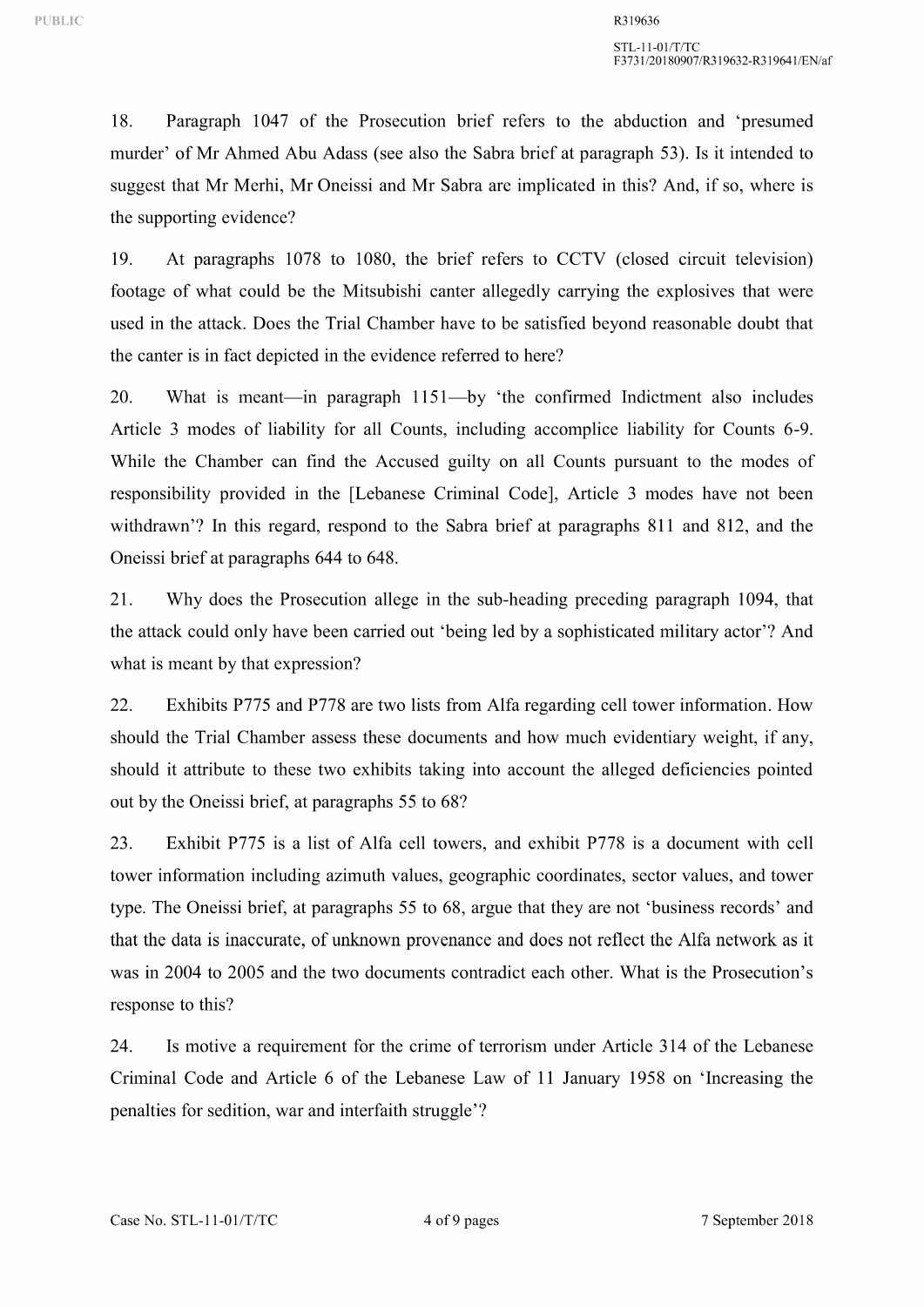25. Is there any legal significance about when the purple mobiles were 'discovered', referred to in paragraph 104 of the Sabra brief?

26. From what evidence could the Trial Chamber infer and thus find proven beyond reasonable doubt that Mr Merhi was aware that the assassination of Mr Hariri was to occur on 14 February 2005 (see Merhi brief at paragraph 431 ).

27. The Merhi brief, at paragraphs 372 to 377 states that the Prosecution expert witness, Mr John Edward Philips, provided evidence that the green mobile 071 (allegedly used by Mr Merhi) was isolated from both the surveillance of Mr Hariri's movements before the attack, and the attack itself, and was isolated from the call flows in the red, blue and green networks. Respond to the Merhi Defence argument that Mr Merhi therefore could not have been party to the assassination.

28. In a case based mainly on circumstantial evidence, even if corroboration is not required as a matter of law, is it nonetheless desirable-in order to ensure a safe conviction and to protect the rights of the Accused to a fair trial?

29. Are there any circumstances in which corroboration is required as a matter of law or practice and is a closed list, which may not be extended, or does any requirement of corroboration otherwise depend on the facts of each case in order to guarantee a fair trial?

### *Legal Representatives of Victims*

30. Paragraph 88 (iv) of the brief suggests that the four Accused and Mr Mustafa Amine Badreddine 'plotted and executed' the assassination of Mr Rafik Hariri. Is this intended to invite the Trial Chamber to make such a finding?

31. Paragraph 90 states that the assassination was the 'work of a political organisation, which killed for its political beliefs'. What is the evidence for this and what political organisation is implicated?

32. In relation to the statement in paragraph 129 that the Trial Chamber should give 'significant weight' to the evidence and report of the victimologist, Professor Dr Rianne Letschert, in relation to the gravity of the crimes and the harms suffered by victims of the attack, what findings should the Trial Chamber make in this respect? And, explain the legal relationship between the gravity of the crimes and the harms suffered and the crimes charged in the amended consolidated indictment. Does this only relate to sentencing in the event of a conviction?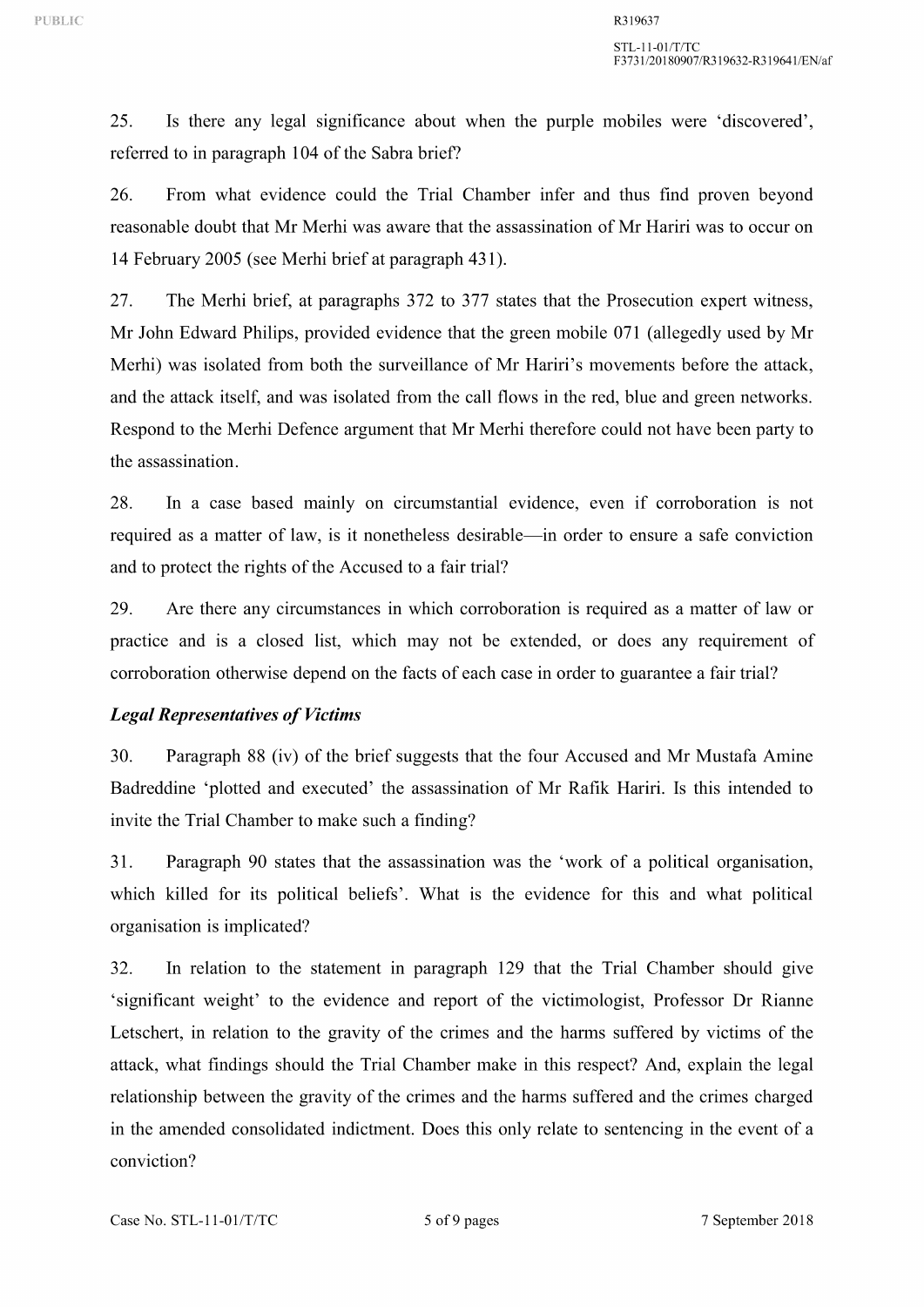33. The Trial Chamber, at paragraph 662 of the brief, is asked to make findings about the failure of the relevant Lebanese authorities in relation to the investigation. Why? And, further, the same question arises in relation to the invitation, at paragraph 670, to find that these failures 'led directly to additional distress and suffering'.

# *Counsel for Mr Salim Jamil Ayyash*

34. It is submitted, at paragraph 44, that no weight can be given to Professor Letschert's evidence. Why?

# *Counsel for Mr Hassan Habib Merhi*

35. The brief, at paragraph 75, suggests that the Trial Chamber should ignore references in the Prosecution brief footnotes to exhibits P1780, 1781 and 1782 on the basis that they are akin to submissions and are not evidence. As the Trial Chamber received them into evidence as demonstrative exhibits, why should it not treat them as such in reading the Prosecution brief?

36. In relation to Mr Wissam Al-Hassan and the allegation at paragraph 364 that he 'had an interest in providing certain lines of inquiry in order to avoid becoming a suspect himself (referring to a United Nations International Independent Investigation Commission internal memorandum, exhibit 5D426) where is the evidence for this, and in particular, that he knew that he was a potential suspect?

37. Regarding the legal submissions related to the starting dates of conspiracies, referred to in paragraphs 405 and 412, why is the Prosecution legally required to nominate a positive starting date or a theory supporting that nominated date?

38. On what basis is it submitted, in paragraph 441, that the amended consolidated indictment does not plead the purchase of the Mitsubishi canter in Tripoli?

### *Counsel for Mr Hussein Hassan Oneissi*

39. At paragraph 43 the brief asks the Trial Chamber to exclude the evidence of Witness PRH 707 under Rule 149 (D).<sup>3</sup> Can the Trial Chamber, at this stage of the proceedings and having heard the witness's extensive evidence, utilise Rule 149 (D) as opposed to diminish the weight that can be given to all (or parts) of his evidence, even to zero? How does this submission stand, for example, with that at paragraphs 91 to 93 of the brief in which it is

<sup>&</sup>lt;sup>3</sup> Rule 149 (D) allows the Trial Chamber to 'exclude evidence if its probative value is substantially outweighed by the need to ensure a fair trial'.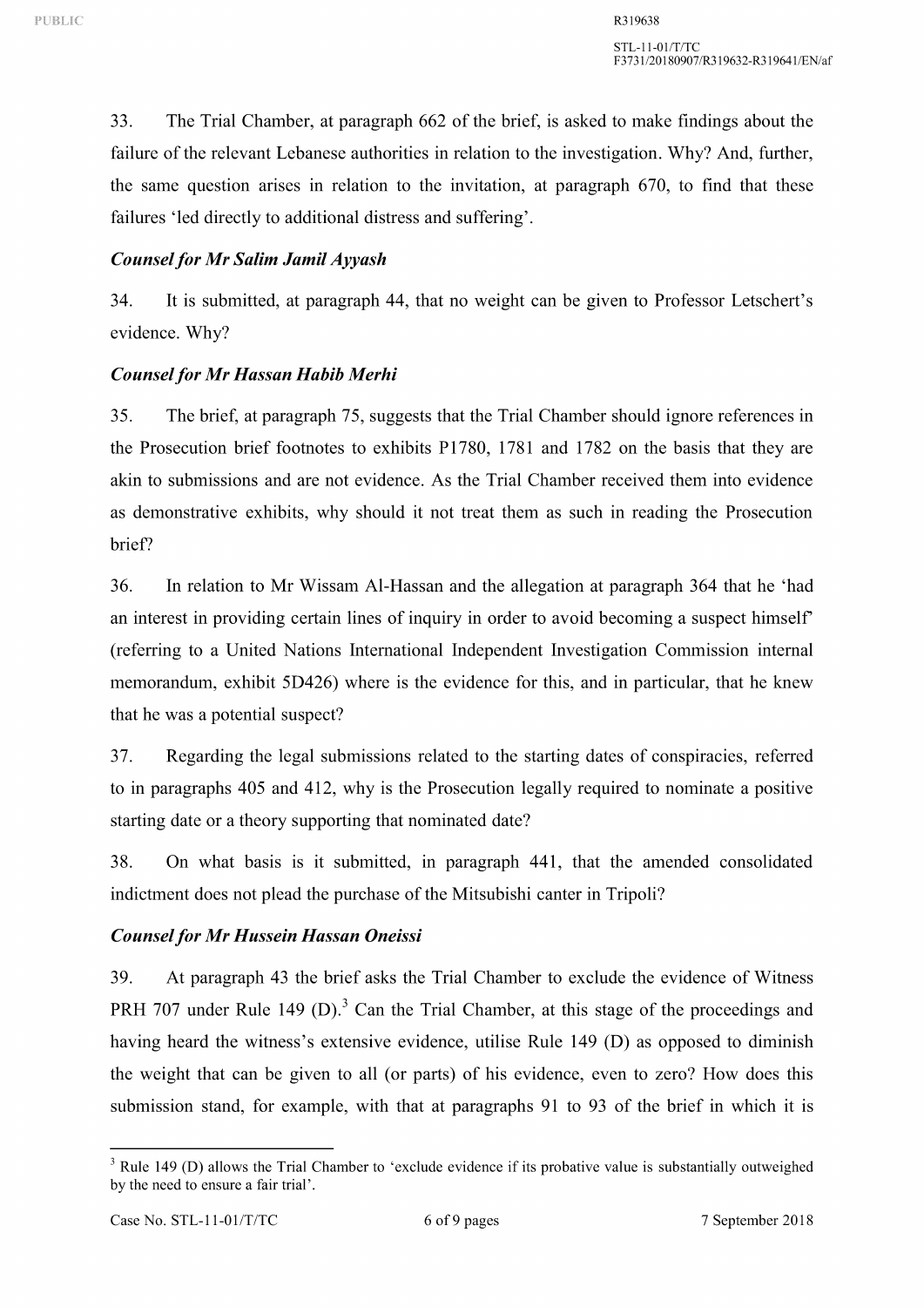submitted that the Trial Chamber should disregard Mr Andrew Fahey's conclusions, as opposed to excluding his evidence?

40. At paragraph **191** the brief states that the Prosecution 'simply resorts to falsehoods'. This must be properly particularised insofar as it may constitute an allegation of misconduct against Prosecution counsel.

41. At paragraph 632 the brief refers to a meeting between Mr Hariri and the Syrian President on 25 August 2004 stating positively that the 'alleged threats never occurred', footnoted to the evidence of Mr Jamil El-Sayyed (footnote 1394). Recognising that both the Prosecution and Defence evidence of the meeting and what was said is hearsay, how can this be positively asserted as a matter of fact that it did not occur, as opposed to a statement that the witness had simply not heard about any threats?

42. The brief states, at paragraph 647, that the Appeals Chamber's Interlocutory Decision on the Applicable Law<sup>4</sup> 'is binding' on the Trial Chamber. What is the legal source for this assertion?

# *Counsel for Mr Assad Hassan Sabra*

43. Regarding the nature of the facts of which the Trial Chamber must be satisfied beyond reasonable doubt to convict an Accused person referred to at paragraphs 4 to 5 of the brief, the Prosecution in its brief (at paragraph 45) states that this does not apply to all material facts pleaded. Do the Sabra Defence and the Prosecution disagree on this point?

44. Paragraph 51 refers to the Prosecution stating in its final trial brief (at paragraphs 552 and 621) that the users of the purple mobiles were implicated in the creation of the videotape of the false claim of responsibility. This was not pleaded. What legal consequences, if any, arise from this?

45. Paragraph 104 refers to the 'discovery' of the purple mobiles, only in 2008. How does it matter, either legally or evidentially, when the existence of the calls between the three purple mobiles was discovered?

46. What is meant at paragraph 272 by 'Bed-and-breakfast analysis'—used in relation to Mr Andrew Donaldson's analysis of personal mobile purple 018, allegedly attributed to Mr Sabra?

<sup>4</sup> STL-11-01/IIAC/R176bis, F0936/COR, Interlocutory Decision on the Applicable Law: Terrorism, Conspiracy, Homicide, Perpetration, Cumulative Charging, 16 February 2011.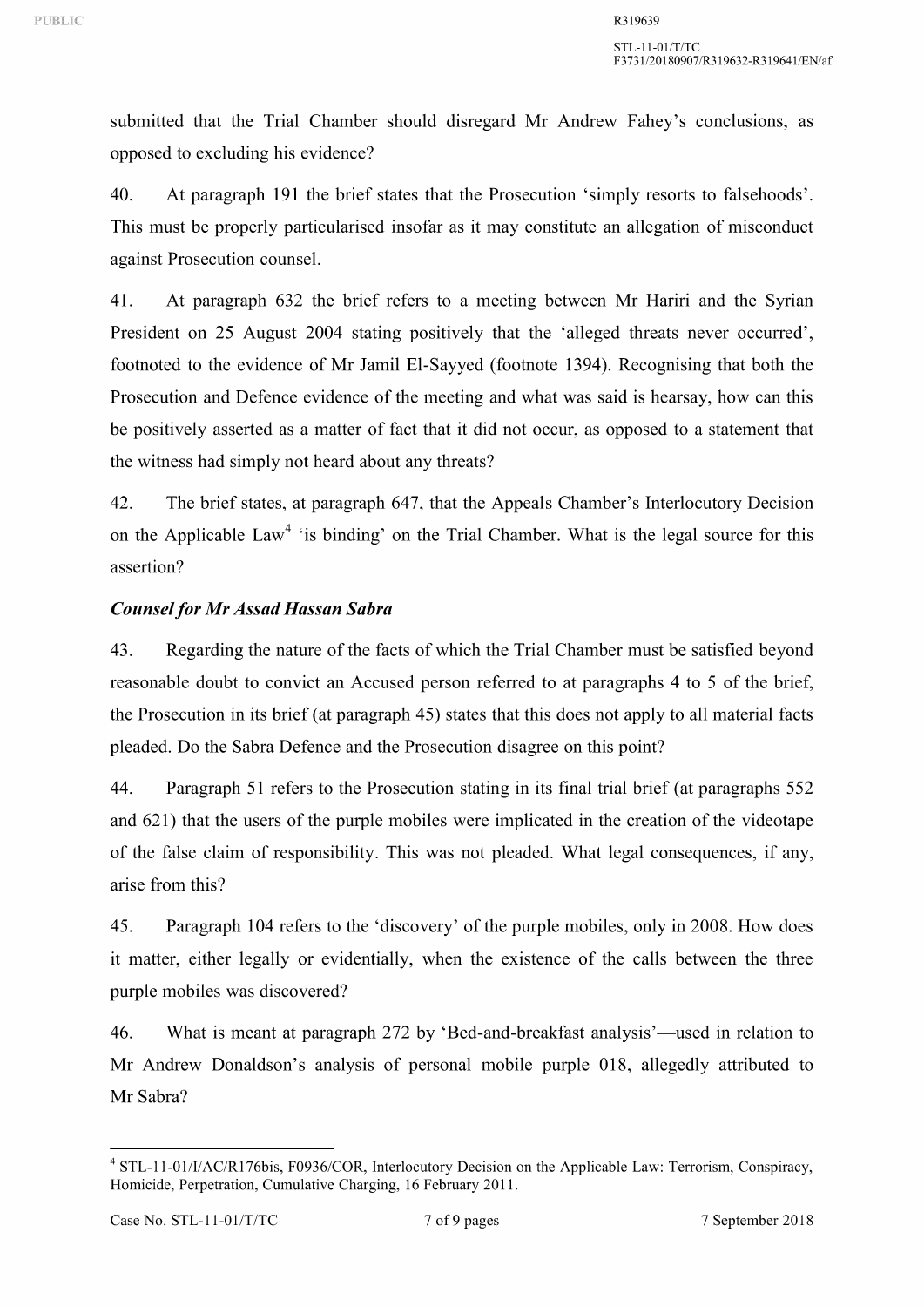47. What are the legal sources for the proposition in paragraph 427 that 'the motive for committing a terrorist act is an additional requirement for this offence under customary international law'? Is the brief suggesting that the Trial Chamber should apply customary international law (whatever it may be) in defining the crime of terrorism under the Lebanese law? And if so, on what basis?

48. The brief, at paragraph 428, states that the amended consolidated indictment is defective because it failed to plead a motive as an element of the offence contrary to Lebanese law of committing a terrorist act by means of an explosive device. The Sabra Defence, however, did not raise this in its challenge to the form of the indictment filed in 2012 and decided in  $2013<sup>5</sup>$  and the trial was conducted without this being raised. Why, by its silence during the trial, has the Sabra Defence not waived this issue?

49. Further, given Article 192 of the Lebanese Criminal Code states that motive is not an element of an offence except in cases specified by law, what is the legal source for the proposition that motive is an element of the offence as set out in Article 314 of the Lebanese Criminal Code and Article 6 of the Lebanese Law of 11 January 1958 on 'Increasing the penalties for sedition, war and interfaith struggle'?

50. What is the legal consequence to the Sabra Defence, if the Prosecution did not pleadas is alleged at paragraph 434 of the Sabra brief—that President Al-Assad, Mr Rhustom Ghazaleh and Mr Wafik Safa were co-conspirators in the plot to murder Mr Hariri? Identify the prejudice to the Defence if this is in fact the Prosecution allegation.

51. In relation to the 'but for' causality test referred to in paragraph 822 as a requirement under Lebanese law between an accomplice and a perpetrator, is there any legal support for this apart from the case referred to in footnote 153 7, namely *Aliya* (2002)?

52. The brief complains, at paragraphs 431 to 432, of the Prosecution's failure to plead the identity of the users of sixteen mobiles. What legal consequences flow from this?

53. At paragraphs 440 to 452 of the brief, complaint is made of the Prosecution's 'failure to plead and prove the role of Hezbollah'. Should this have been pleaded as a material fact, and if so, what consequences flow from this?

<sup>5</sup> STL-11-01/PT/TC, *Prosecutor v. Ayyash, Badreddine, Oneissi and Sabra,* F0304, Sabra's Preliminary Motion Challenging the Form of the Indictment, 25 June 2012 (confidential with confidential annexes) A public redacted version of the motion was filed on the same day. F0952, Decision on Alleged Defects in the Form of the Amended Indictment, 12 June 2013.